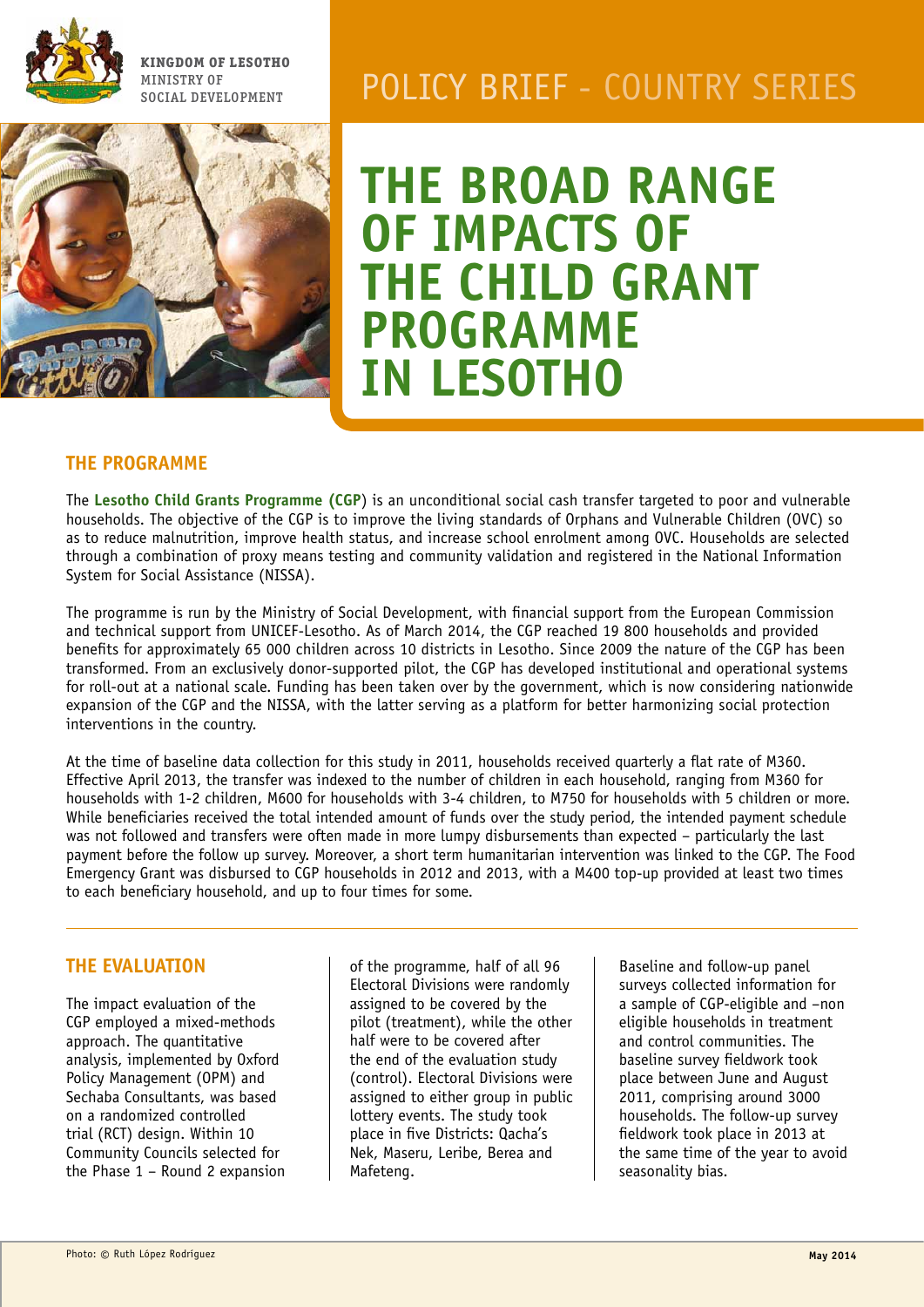The impact on the local economy was simulated using a LEWIE (Local Economy Wide Impact Evaluation) model. The model was based on the baseline household survey data combined with a business enterprise survey that accompanied baseline data collection. The LEWIE constructed for the CGP focused on the five districts included in the quantitative impact evaluation. Qualitative field work, conducted in villages of four Community Councils in the districts of Mafeteng and Leribe, collected information using participatory methods and in-depth case studies on beneficiary perceptions of the programme impact on household decision-making, community dynamics and social networks. Finally, a costing study reviewed the historical costs of the CGP until December 2012, simulated the likely future cost of the programme, and assessed the programme's affordability under the current fiscal environment.

#### **Results**

The CGP has led to a broad array of impacts. The programme has had positive impacts in areas related to programme objectives, particularly child-well being, but also in outcomes not related to original programme objectives.

## **Increase in spending on children**

The messaging of the programme – that the CGP funds should be used in the interest of children – was strictly followed by beneficiary households. The CGP contributed to a large increase in expenditures on schooling, school uniforms, clothing and footwear for children, including a 26 percentage point increase (from a base of 46 percent) in the share of pupils (ages 6-19) with uniforms and

shoes. The impact is particularly large for young boys and girls (ages 6-12), with increases of 35 and 27 percentage points, respectively. The direct impact of the CGP on the amount spent per pupil since the beginning of the academic year was M83 (from a base of M60) for children ages 6-12. This impact, relatively larger than that observed for similar programmes in the region, is a clear result of programme messaging.

## **Increase in birth registration and child health**

The CGP led to an increase in birth registration by 37 percentage points amongst children ages 0-6 (from a baseline of 14 percent). This is an anticipated effect of the programme, as there is a requirement for beneficiary children to have a birth certificate within six months of enrolment in the CGP. The study shows no significant increase in the proportion of children (0-17) that consulted a health care provider. However, the CGP contributed to a 15 percentage point reduction (from a baseline of 39 percent) in the proportion of both boys and girls ages 0-5 who suffered from an illness (generally flu or cold) in the 30 days prior to the survey. One possible cause of this reduction may be due to households buying more clothes and footwear for children, which in turn may be associated with a reduction of respiratory infections.

#### **Increase in school enrolment**

The CGP led to an increase in the proportion of children who are currently enrolled in school. The CGP contributed to retaining children ages 13-17 in primary school, particularly boys who would have otherwise dropped out, with enrolment rates six percentage points higher for this group. The effect seems to be concentrated on late learners who are still enrolled in primary school despite being older than 13 years of age.

The programme did not have any noticeable impact on other important dimensions of school progression (early enrolment, repetition, primary completion and enrolment in secondary). Despite some improvement over time, in the follow-up survey around 70 percent of pupils aged 6-19 showed some delay with respect to regular school progression, meaning that they were not in the grade they should be in given their age. The proportion of children ages 13-19 who completed primary school was less than 45 percent. In some of these areas results could not be expected given the short term of the evaluation and the nature of the CGP, and the study shows the severity of challenges with service supply in the education sector.

#### **Increased protection against food insecurity**

Food security is a serious issue in Lesotho; beneficiary households experienced some degree of food shortage in 8.5 months out of the 12 months prior to the followup survey. The CGP improved the ability of beneficiary households to access food throughout the year. The programme reduced by 1.5 the number of months during which households experienced extreme food shortage, and the proportion of CGP households that did not have enough food to meet their needs at least for one month in the previous 12 months decreased by five percentage points.

This translated into food security gains for both adults and children in beneficiary households. The proportion of children aged 0-17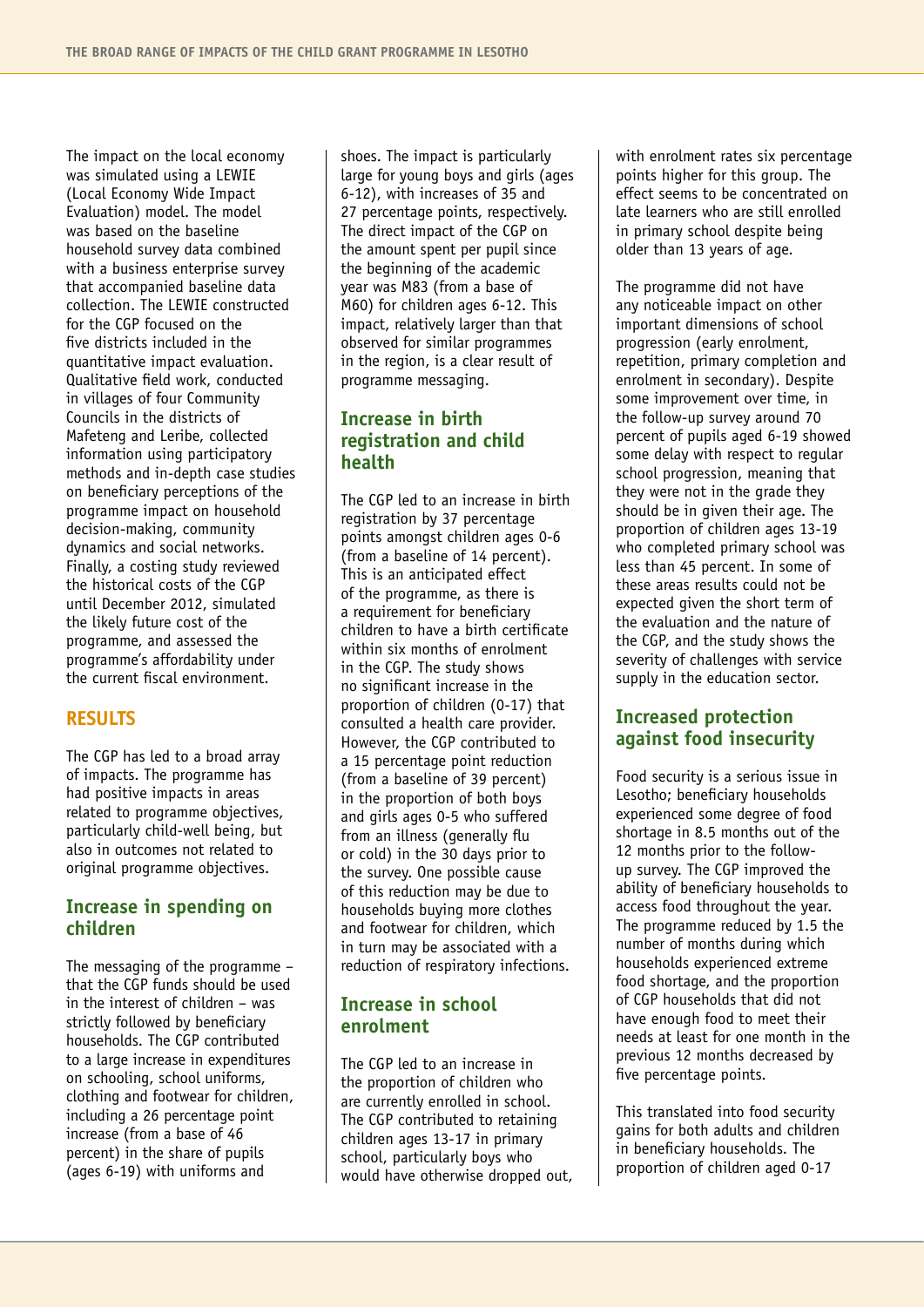

that had to eat smaller meals or fewer meals in the three months previous to the survey because there was not enough food decreased 11 percentage points. The proportion of adults who went to bed hungry because there was not enough food decreased seven percentage points.

No impact of the CGP was found on overall household consumption (except when controlling for spatial price differences), nor on poverty status, which is measured via consumption. Similarly, no impact was found on total or disaggregated food consumption or dietary diversity during the week prior to data collection. Qualitative evidence suggest that the effects on food consumption and dietary diversity were mainly concentrated around pay dates, the last of which had taken place three months prior to follow-up data collection. The lack of a significant impact on overall food consumption or dietary diversity can be explained by the short recall period used in the consumption expenditure module and relative unpredictability and lumpy nature of payments.

## **Impact on household livelihoods**

The CGP impacted household livelihoods, especially agricultural activities. The programme increased the share of households using and purchasing, and expenditure on, crop inputs. This included, for example, an eight percentage point increase in the share of households using pesticides (base of 12 percent). The programme led to a large increase in maize output – overall an increase of 38 kg from a base of 37 kg. In addition, the programme led to an increase in sorghum production and contributed to increasing the frequency of garden plot harvest among beneficiary households. The Food Security Grant may have also

played an important role in these productive impacts, as the resource was provided with the message to buy seeds and increase production.

On the other hand, there is no clear evidence that the CGP had an impact on the formation or operation of nonfarm businesses. Further, the qualitative field work found that some beneficiaries reduced the amount of piece work/casual labour around pay dates. The quantitative analysis found a reduction in the intensity of paid labour for adults in CGP households, but otherwise the impact of the CGP on adult labour activity and child labour and time use was mixed and inconclusive. The programme had little discernible impact on the accumulation of productive assets, with the exception of the ownership of pigs. The programme also had no impact on household savings or borrowing.

Overall, beneficiary households seem to be more resilient to shock as they were less prone to engage in asset-depleting risk coping strategies. The study suggests that CGP beneficiaries were better equipped to deal with unanticipated shocks and less likely to engage in disruptive coping strategies, such as sending children to live elsewhere, sending children to work and to take children out of school or to reducing spending on health in response to shocks.

# **Positive impact on social networks**

The CGP had a significant impact in strengthening the informal sharing arrangements in the community, particularly around food. While beneficiary households saw a reduction in the amount of private cash transfers they received from non-resident members living abroad and other family members, the CGP

was associated with an increase in the share of beneficiary households receiving informal in kind support from other family members, friends or neighbours. At the same time the CGP had a significant impact on the probability of beneficiary households providing support to the rest of the community, both in terms of cash and in-kind support. This change in the nature of reliance was also observed in the qualitative work, and over time has the potential to boost beneficiaries' self esteem and sense of self worth. This is consistent with the existence of strong reciprocity bonds in the communities where the programme operates.

# **Potentially positive impact on the local economy**

When beneficiaries spend the cash transfer, they transmit the impact to others inside and outside the local economy, more often to households not eligible for the cash transfer, who tend to own most of the local businesses. This occurs through increased purchases of goods and services which stimulates demand and increases sales and profits for businesses. The LEWIE model for the CGP found that, if households spend the transfer as they spend other cash, the transfers would lead to relatively large income multipliers. Every Loti transferred to poor households has the potential to raise local income by M2.23. Eligible households would receive the value of the transfer plus an extra M.15, for a total of M1.15. Ineligible households would receive the bulk of the indirect benefit, or M1.08 for each Loti given to beneficiary households.

However, if land and capital constraints limit the supply response, higher demand for local commodities may put upward pressure on prices, which would